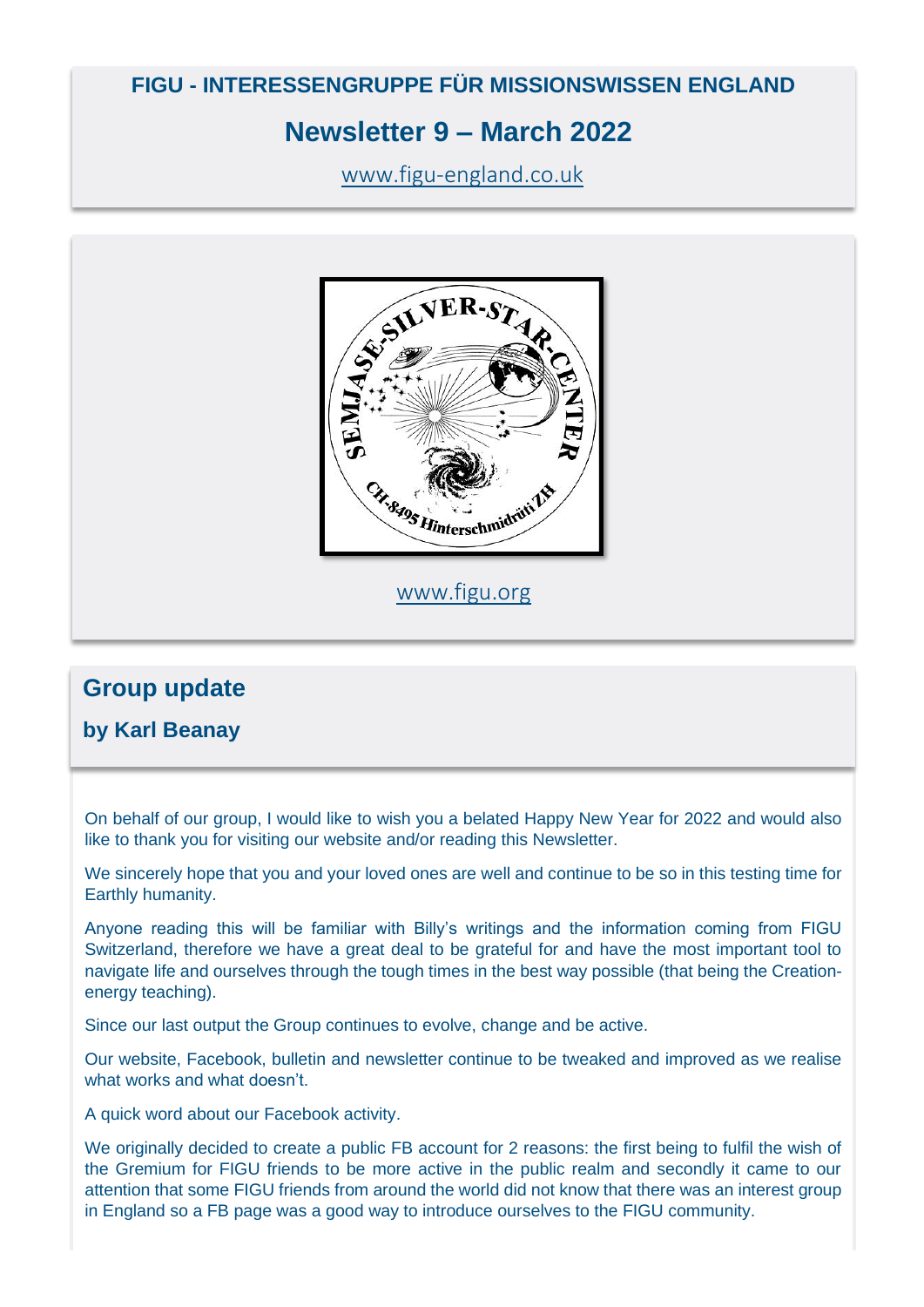After a short while we decided to make the FB page available to English residents only to encourage more of a community/local participation.

Unfortunately this received no support from FIGU friends in England, so we have gone back to a public page which will be used primarily to provide updates on group activities or to share important information.

Group members continue to come and go.

A good and encouraging point is that the group has a solid base and productivity/output is consistent.

Since moving our meetings online, due to the pandemic, we have changed the study segment of our meetings and this is working really well.

Previously we worked our way through one of Billy's books but it was suggested that we use the study time to be more interactive by means of each member presenting something of interest to the group, the only prerequisite being that it has to be related to the Creation-energy teaching.

Studying an entire book as a group seemed logical but some members had already studied the relevant book and some admitted that the book in question was only opened during the group study section.

Although all were engaged during the group study and we had some great conversation during the book study the new system encourages each member to read/study at home between meetings.

It also allows the personal interests of each member to be brought before the group. This way we have a good variety of topics and discussions and we have all noticed the increased enthusiasm.

Since our last newsletter we have created a few new off-shoot websites to raise awareness about the most important aspects of the FIGU Mission. In line with the advice from the Gremium, the websites focus on peace and overpopulation:

• spreading the correct peace symbol –

[https://spreadingofthecorrectpeacesymbol.info](https://spreadingofthecorrectpeacesymbol.info/)

• a countdown timer/time table for the peace meditation –

[https://peacemeditation.info](https://peacemeditation.info/)

• overpopulation awareness –

[https://fightagainstoverpopulation.info](https://fightagainstoverpopulation.info/)

The Group has 2 ongoing projects.

One being the spreading of the correct peace symbol in the London area. We have been leaving information sheets and stickers at various locations such as Libraries and public notice boards and monitoring the interest closely (I am sure an update or article will be included in a future Newsletter).

The other ongoing project is the sending out of our Overpopulation letter and accompanying pdf. booklets to environmental groups and organisations, broadcasters, media, politicians, universities etc. The letter we have sent can be seen in our last Newsletter (Issue number 8).

We have sent this information out to 100's of individuals now, unfortunately we have had no enquiries or interest but we like to think that some seeds have been planted ;-)

Until next time, take care and Salome

Karl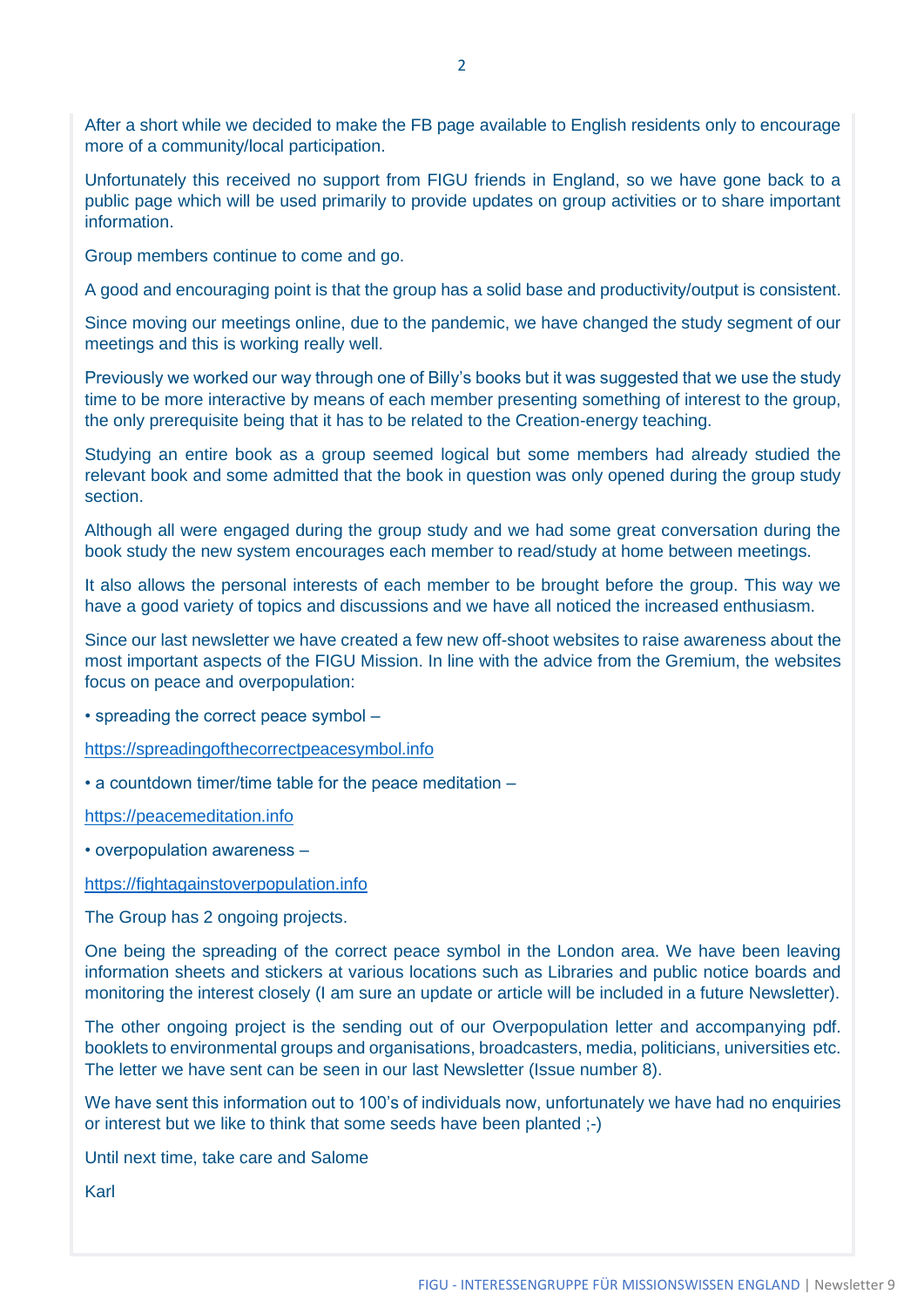## **Technological progress amidst dwindling resources**

### **by Jonathan Steven**

I recently took my car to a friend of mine's workshop for a full valet and a specialist clean-up of some of the external trim which had begun to look a bit weathered and tarnished. When I went to pick up my car, I was lucky enough to be able to view at close quarters a brand-new Ford GT which was also in the workshop for some beginning-of-life specialist detailing work. I am a huge fan of the Ford GT family, from the car's original conception as a Le Mans winner in the 1960s to its second incarnation at the turn of the millennium to the most recent version which has now been exported to private owners in the United Kingdom. Whilst looking over the car and marvelling at the engineering prowess and artistic design that had been poured into its creation, I felt a pang of conflict.

We're currently living in a world where the consequences of our behaviour are becoming increasingly apparent on our environment. Human activity has grown to a level whereby it is outstripping the Earth's ability to compensate for our activity. Carbon dioxide emissions are heating the planet, significant varieties of flora and fauna are being destroyed, sea levels are rising whilst the Earth's minerals and resources are being depleted at a rate that the Earth is unable to naturally replenish. As the Earth's population gradually becomes aware of the magnitude of the issue, solutions such as waste recycling, the use of electric or cleaner internal combustion engines and the reduced usage of air travel are becoming increasingly accepted as environmental necessities.

So where does that leave technological developments such as the Ford GT? Is it right that cars like this should still be built in our current environmental crisis? In my own way, I was facing the same dilemma (and criticism) that Jeff Bezos faced when he very publicly took William Shatner to the edge of space in October 2021 in his Blue Origin rocket.

The answer must be an emphatic, yes.

The meaning of life is to learn, grow, develop and evolve in all matters whether they be spiritual, emotional, intellectual or physical. Cars like the Ford GT or spacecraft like the Blue Origin New Shepard rocket will always have an important place in our society as we grow and evolve, discovering and learning new ways to do things within the environment around us. Not pushing forward with innovative engineering ideas would be extremely detrimental and damaging to us as a society since growth is the fundamental basis of life. Simply reducing our own personal consumption of resources, be that by not flying or reducing the size of the engine in your car will certainly help the environment but it is not the complete answer. The answer appears to be much more challenging for society to accept.

The problem the Earth is facing is chronic over-population. Long-term environmental catastrophe will only be averted if the global population is reduced. The scale of the problem becomes apparent when the current Earth population of 9bn people (as of 31 December 2020 in accordance with Plejaren calculations) is compared to that which is sustainable long term, namely 529m. That is a huge differential. The number of 529m has been calculated by considering the surface area of the planet, the availability of arable land and the living space with which people, plants and animals need for free living and development. A five- person family needs about one hectare of land for gardening, selfsufficiency and for moving about freely. 12 people need approximately one square kilometre of fertile land. If we want to truly tackle the major environmental challenge we have in front of us, then we have to acknowledge that we need to start considering smaller families. Pure mathematics would indicate that in the short to medium term future, families need to accept a maximum of one if not two children in order to ensure a humane and civilized reduction in the overall, global population.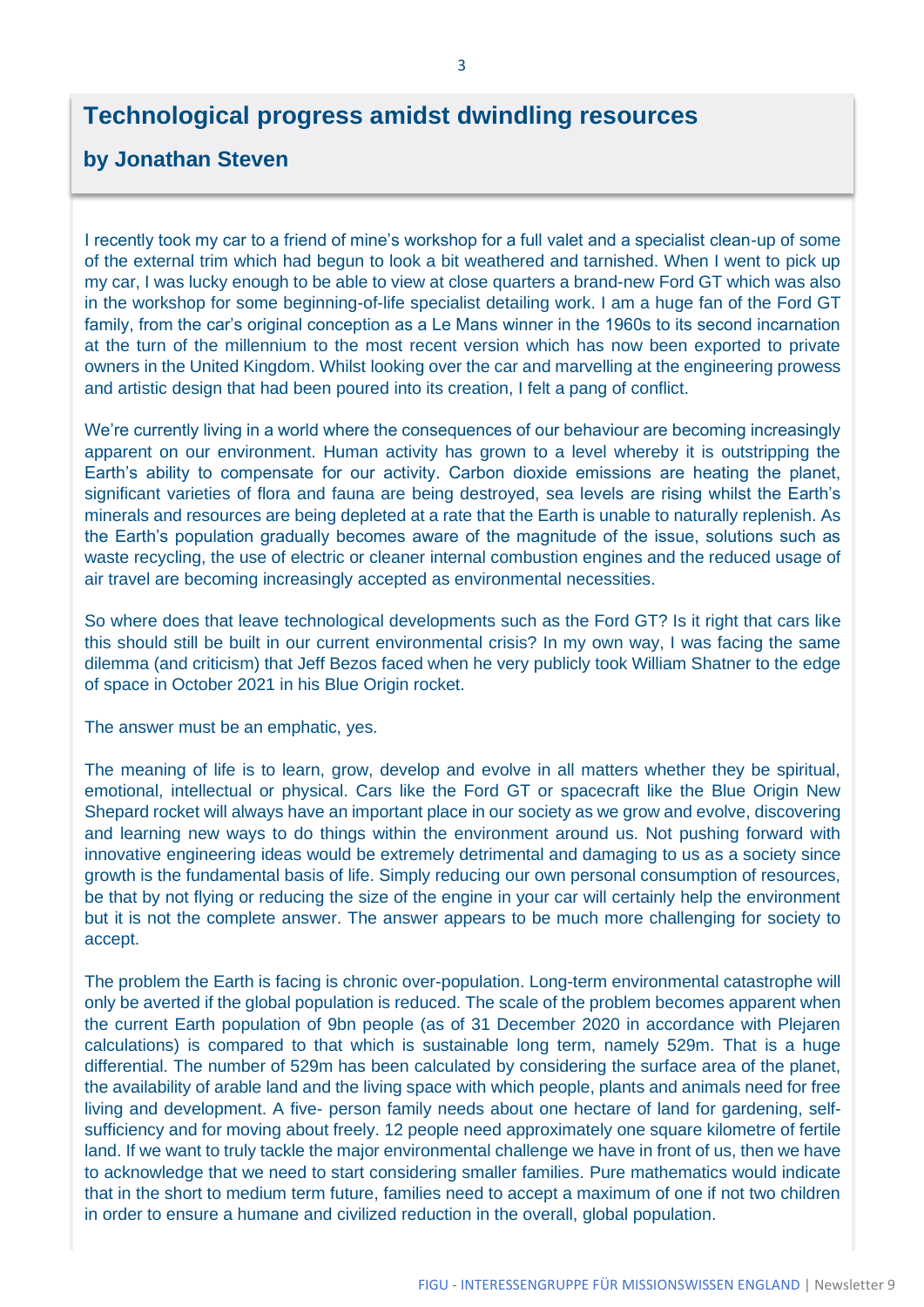Although I wish I did, I don't actually own a Ford GT, I own an old Land Rover. Is it a guilty pleasure?

No. It's an honest one. I have a small family.

## **Thoughts about reality, truth and belief**

### **by Karl Beaney**

Truth and knowledge are very important elements in any human beings life, but are particularly important once one starts on the path of the Creation-energy teaching. When one finds the FIGU material and, largely, accepts its validity, a belief that one has found the truth is often prevalent. Yet the core of the teaching is to turn away from belief and turn towards knowledge. If one really wants to be certain that one has found the truth and is no longer dealing with belief one has to delve deeply into what truth, belief, knowledge and assumption are, and what the differences between them are. This is an interesting and extensive topic so i will try to condense down some of my thoughts, realisations etc. about the matter.

As with most FIGUan's the term truth-searching human being is a designation that I like to think applies to me and so I have a keen interest in truth, reality and all such matters. Many of my realisations and thoughts about this subject are a result of some very interesting conversations with my partner. The background story goes like this: Often when we have been out walking and discussing various subjects I normally end up referencing the truth, or what I consider to be the truth. Now my partner is not a FIGUan (although she has no problem with my interest and study) and she sometimes plays devils advocate during these conversations by countering my views or interpretation of the truth by saying "well that's your truth". This in turn leads to me responding to the taunt with "there can only be one truth, so the truth is the truth". Quite rightly Catherine's reply is: "but what makes your truth more correct or better than someone else's truth?" This is a very important question that all truth seekers should encounter at some point.

Basically Catherine sums it up as: "You believe that you have found the truth and that the information that you study is correct but someone else who studies Christianity, for example, will say that they have found the truth so their views and beliefs are correct for them and your views are correct for you." I found this to be a poignant statement and have since occupied myself with this theme.

I will turn away from the background story/introduction now and start the article with what I have come to realise (rightly or wrongly) is the very foundation of truth and knowledge. I am absolutely certain that Billy would give a different and far better explanation but this is my attempt to convey my findings and experiences, so please only take it as such. For any event that has ever taken place and for all events, actions, happenings etc that will follow in the future there is only one version of reality. Therefore, any personal views, opinions or beliefs that are not in accordance with reality are purely just that, a view, opinion or belief. Referencing the FIGUan and Christian in the example above, we could add a third person who is atheist and a fourth who is Buddhist. All believe they follow the truth yet there can not be 4 versions of the truth.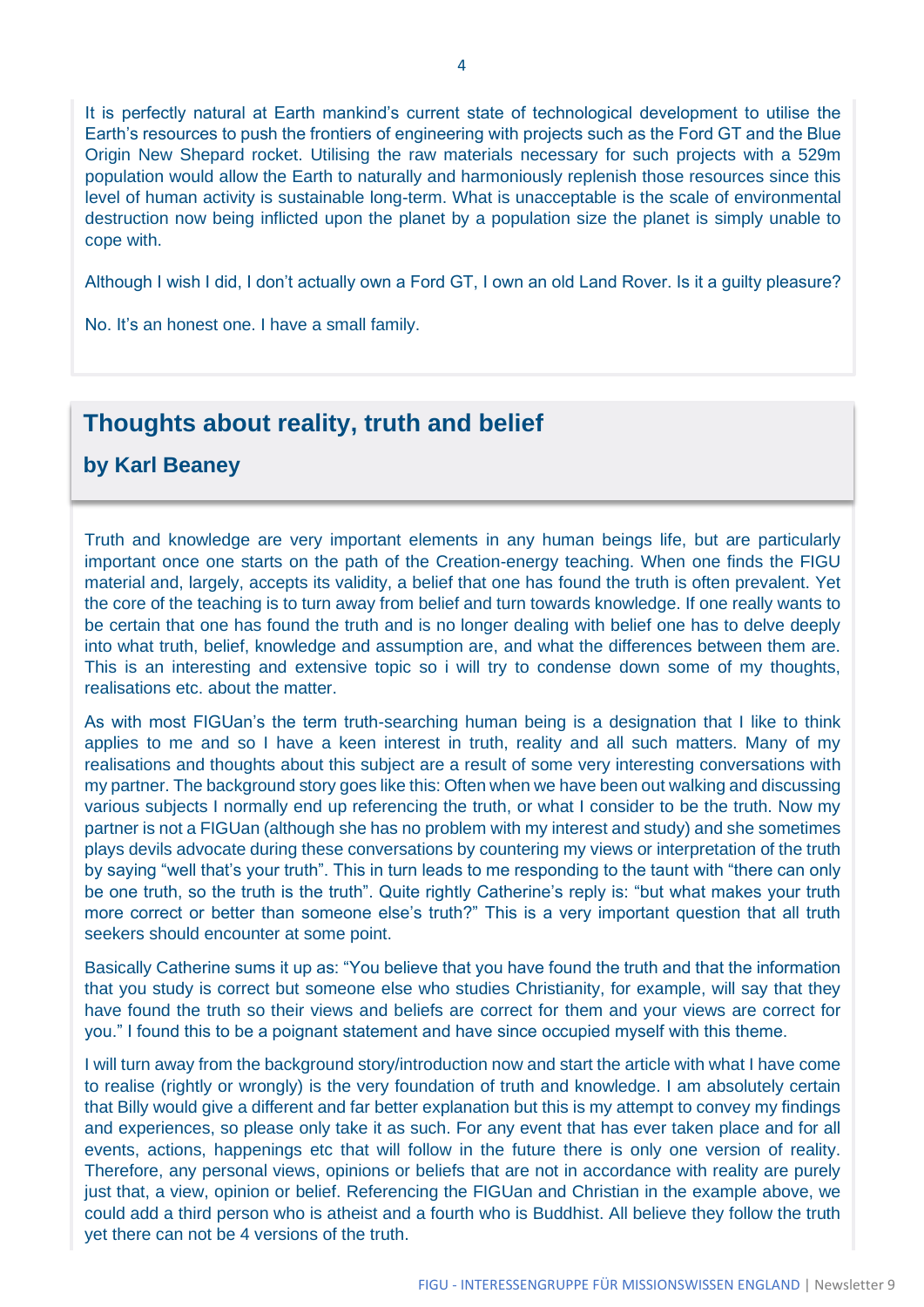It is similar to the following example. There is a car accident involving 2 vehicles, an individual in each car and a single witness across the street who catches a glimpse of the accident. When interviewed after the accident each individual gives their account of the accident and we end up with 3 slightly different accounts of the event. However, the differences are not in what actually happened, the differences are in the perceptions, experiences or recollections of each participant. The reality or the truth about what really happened can and will always, with any event, be based in a single event taking place. In short there is only one version of reality. Truth is reality and reality is truth!

When we are talking about one specific event in the present moment it is relevantly easy to ascertain the truth if one's full and clear perception is concentrated on it (like the car accident example above). But human beings, as a collective, are not content with merely living in the present. We want to know more, we are curious, we ask questions about all aspects of life and want to find the answers. We want to know what happened in the past and we want to prepare for or influence the future. This is the origin of progress. But this is also the point where truth, or reality, is not so clear and we create thoughts, theories, ideas etc. about reality without actually knowing the full story. Somewhere in this process is where belief enters the picture.

All knowledge in this regard is constantly being increased and improved upon, so, in many areas like science or astronomy, we can only KNOW some of the whole picture. We are limited by our means of observation or the tools/instruments we possess (that includes our own thinking and thought processes as well as equipment and technology). Like this knowledge will never be fully complete, yet we can say we know this (y) because we have sufficient proof/answers/ explanations for it (y) and/or we don't know this (x) because we don't have sufficient proof/ answers/explanations for it (x).

In terms of conversation and debates among the everyday folk, scientists, journalists etc. knowing the above doesn't seem to help dispel belief. Let's use the well known example of the Earth orbiting the Sun. In the 1500's it was accepted (believed) that the Earth was the centre of the universe. Copernicus' and Galileo's work and findings proposed this wasn't the case, yet it met resistance because it went against the belief at that time. In time the belief that the Earth was the centre of the universe has evaporated through the knowledge that the Sun is the centre of our Solar system. Yet, one can see why the view that the Earth was the centre of the Universe was held at that time. Nowadays, we know that our Sun is the centre of our Solar system and our Solar system is part of a galaxy in which everything orbits a central star/black hole. Our galaxy is one of very many. We know this now but knowing this raises new questions that we don't know the answers to, and so the process continues. In this way all sorts of beliefs are held today that will undoubtedly be proven to be incorrect in the future.

So far we have determined what reality is (in a very simple form) but how do we KNOW anything for sure? How can we be certain that the reality has been discerned. For a human being to know something one has to firstly receive information, this could be through ones own observation or to be presented with information from an external source, it doesn't really matter. The next part of the process is to think about the information using as much logic and reason as possible. In this phase questions should be asked to help ascertain whether the information that has been received makes sense; Does it have any weak or contradictory points, does existing/previous information support it and so on. Any arising thoughts and questions should be thoroughly explored and considered. Only when all thoughts and questions have received satisfactory explanations and/or answers should one even consider that truth has been discovered. And it is this part of the process where complications and differences arise. All human beings are completely individual so one human's thinking processes and abilities regarding logic and reason will be different to the next one's. But we should embrace this fact, for we can not change it!

This is an important area so let's delve a bit deeper: Imagine there are 2 different human beings with individual ability regarding thinking, logic, reason etc. One is rather gifted in this area and the other is less so and they are both presented with the same wealth of information regarding the Earth at the centre of the Universe or Sun at the centre of the Universe/Solar system issue. They are presented with information ranging from the beginning of the matter up to modern day information.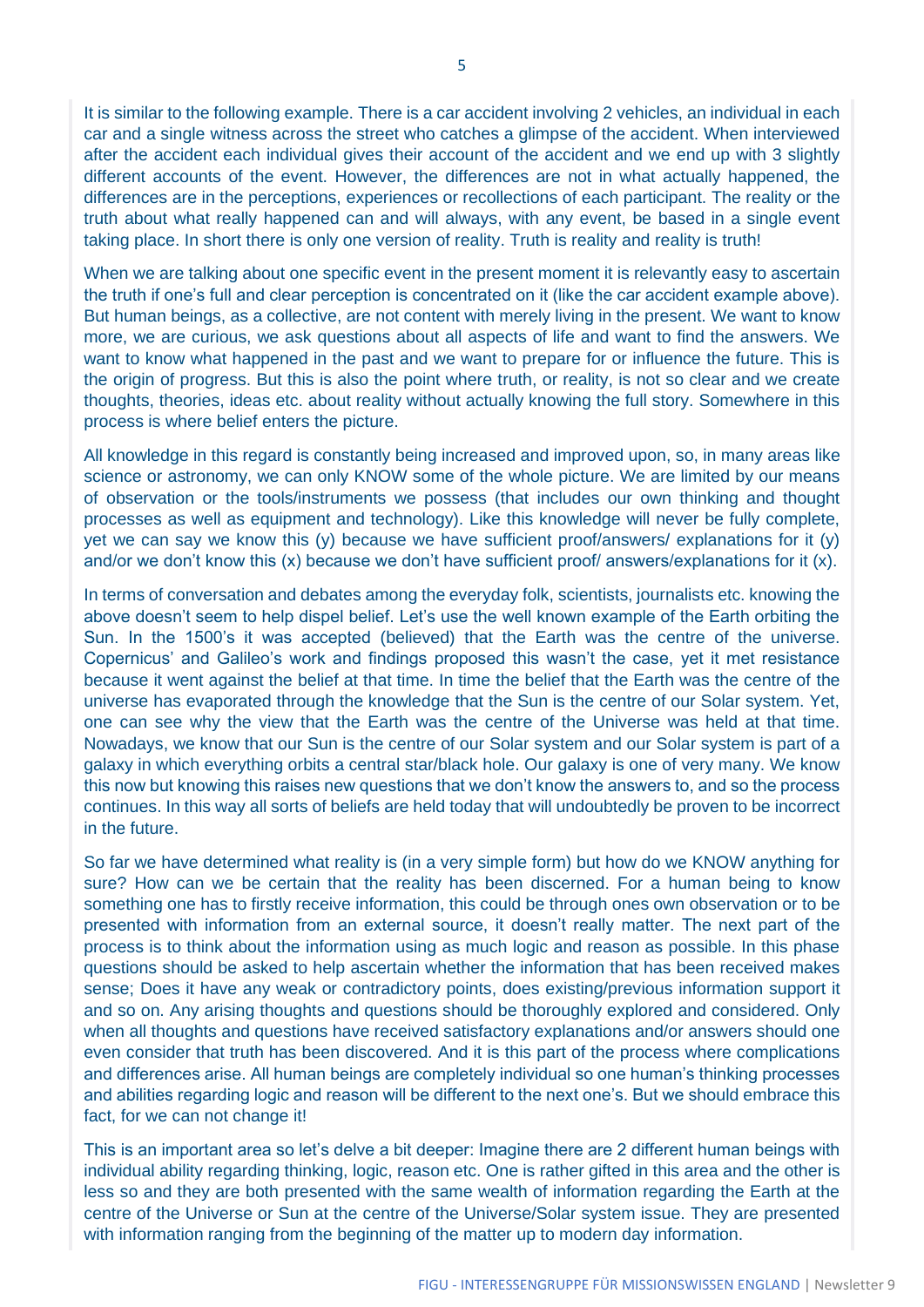One soon comes to the conclusion that the Sun is the centre of our Solar system and that our Solar system is part of a galaxy, after examining the information presented to him/her. The other person likes the idea that the Earth is the centre of the Universe, for whatever reason it matters not. They then have a conversation about their choices, each explaining to the other the reasons for their choice. After the discussion they both still hold the same views. They both believe that they know the truth but this shows that there can be and is only one version of reality, both of them are not correct.

This article is only concerned with discerning the truth for oneself, because the above highlights that ascertaining truth and knowledge is solely a matter of the individual. This may seem contradictory to generally accepted knowledge in academic terms because in academia handed down 'knowledge' is accepted to be correct and this handed down 'knowledge' is often not thoroughly questioned /examined. But on my way to ascertaining the truth I have realised that only I can use and rely on the tools (my own thinking, questioning, researching, logic and rationality) required to ascertain the truth. To come to the most accurate understanding of reality possible is the task of finding truth and in order to do this only I can prove or disprove something to myself.

Of course, it is important that I receive information from external sources as well as my own senses and experiences. These external sources can be news reports, scientific discoveries/ papers, conversations with fellow human beings and so on, the list is endless. But it would be completely against knowledge and KNOWING to accept other peoples work without examining it and thinking it through for myself. So even if handed down knowledge, school books and scientists claim a certain fact it should not be simply accepted or believed to be true, because history clearly shows that accepted and handed down knowledge can be contrary to the truth. Unless it makes complete and utter sense to me and my processes of thinking I shouldn't accept it as knowledge or truth. I can't because I haven't done the work myself and if i haven't done the work for myself (with my powers of thinking, questioning, logic, reason etc) it is just a belief in what the scientist, school book, parents etc. have presented to me. The above shows that one's own thinking processes is the decisive factor in proving and/or determining reality and truth.

It is important to be aware of the fact that just because one has thought about a matter, subject, issue, etc. with as much thinking and logic as possible it does not necessarily mean that the truth has been determined. Perhaps some truth has been realised, perhaps not. Regardless the truth seeker will be aware that truth and it's resulting knowledge will be an ongoing process so one should never rest on one's laurels in regard to the truth, even if some truth or knowledge has been achieved through one's own thinking ability.

The nub of the issue, no matter how it is dressed up, is that using one's own thinking, logic, reason, rationality etc. is the only means to decipher reality and to therefore find truth and gain knowledge as a result.

When it comes to gaining knowledge and making progress in any area of life, it is indisputable that the best, most efficient and effective way to do this is when truth or reality is used as the basis for knowledge or progress. If anything other than truth or reality is used the more difficult the progress becomes - the less truth, the less progress.

As a student of the Creation-energy teaching my intention is to increase my own personal evolution/learning. In order to achieve this goal it is my task to try to find the truth in every aspect of life, if possible.

In todays world it may be a lonely endeavour to search out the truth and to think for oneself but if one declares to have found the truth then one realises that it is not a place or a book. It is a journey that never stops. It is an ever continuous training of the mind. My personal conclusion is that it is my duty to myself and to the Creation to try and behave like a truth-searching human being in every matter. For what can be greater, particularly in todays world, than to live in reality and truth?

To conclude I would like share a few verses with you from Semjase's presentation to Billy during the 10th Contact on Wednesday 26th March 1975.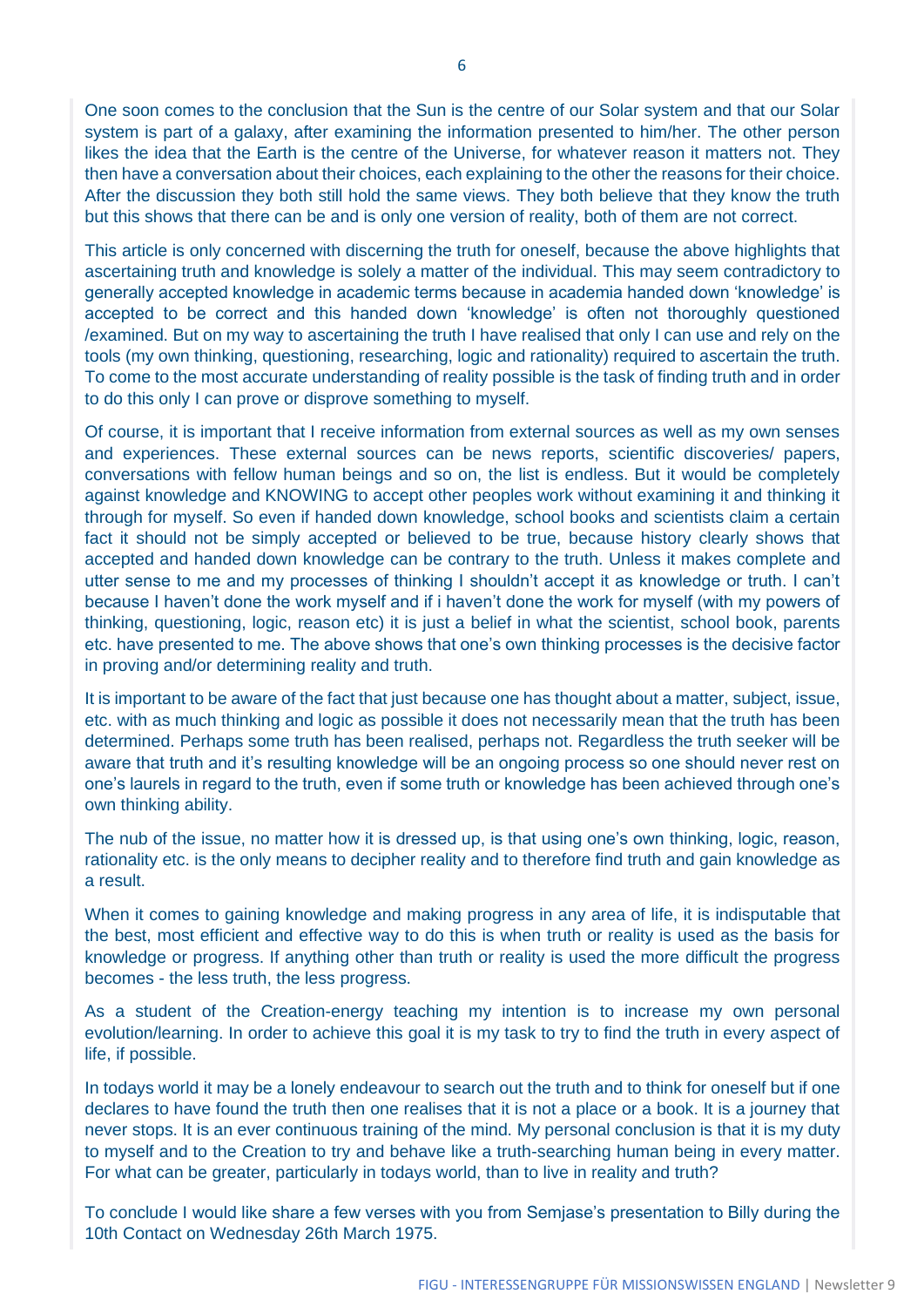| Semjase:                                                                                                                                                                                                                                                                                                                                                   | Semjase:                                                                                                                                                                                                                                                                                                                                                        |
|------------------------------------------------------------------------------------------------------------------------------------------------------------------------------------------------------------------------------------------------------------------------------------------------------------------------------------------------------------|-----------------------------------------------------------------------------------------------------------------------------------------------------------------------------------------------------------------------------------------------------------------------------------------------------------------------------------------------------------------|
| 46. And therefore there is only one existence<br>which rules everywhere in the universe -<br>only one Creation, only one truth, one<br>knowledge, and one essence of wisdom,<br>which are equally directed and remaining<br>the same for eternal times.                                                                                                    | 46. Und es gibt daher nur eine Existenz, die<br>überall im Universum herrscht - nur eine<br>Schöpfung, nur eine Wahrheit, ein Wissen und<br>die<br>eine<br>Weisheit,<br>für<br>ewige<br>Zeiten<br>gleichgerichtet und gleichbleibend sind.                                                                                                                      |
| 92. But to become such a human being in<br>prosperousness, one must seek and find the<br>truth, create knowledge from it, wisdom and<br>love; because the human being is only able<br>to grow spiritually and consciousness-based<br>through truth, knowledge, essence of<br>wisdom and love, wherethrough s/he is<br>liberated from all human weaknesses. | 92. Doch um zu einem solchen gesegneten<br>Menschen zu werden, gilt es die Wahrheit zu<br>suchen und zu finden, daraus Wissen zu<br>schaffen, Weisheit und Liebe; denn der Mensch<br>vermag nur in Wahrheit, Wissen, Weisheit und<br>Liebe geistig und bewusstseinsmässig<br><b>zu</b><br>wachsen, wodurch er von allen menschlichen<br>Schwächen befreit wird. |
| 97. Hence, a self-analysis of the individual<br>human being is one of the most essential<br>methods for finding the truth and for going<br>the way of the consciousness-based and<br>spiritual evolution.                                                                                                                                                  | 97. Daher ist eine Selbstanalyse des Menschen<br>im einzelnen eine der wesentlichsten Methoden,<br>um die Wahrheit zu finden und den Weg der<br>bewusstseinsmässigen und geistigen Evolution<br>zu gehen.                                                                                                                                                       |
| 105. Besides this creational-philosophical<br>consciousness there is still the practical,<br>dynamic, creational one; that is, the mystical<br>consciousness, which consists of the<br>perception of the one reality in all things.                                                                                                                        | 105. Zu diesem schöpferisch-philosophischen<br>Bewusstsein hinzu kommt noch das praktische,<br>dynamische, schöpferische; das heisst, das<br>mystische<br>Bewusstsein,<br>das<br>der<br>aus<br>Wahrnehmung der einen Wirklichkeit in allen<br>Dingen besteht.                                                                                                   |
| 106. May the human being therefore be a<br>practical philosopher and<br>mystic<br>and<br>perceive the reality in the changeable<br>passing forms.<br>Source: Contact Report 010                                                                                                                                                                            | 106.<br>Der<br>Mensch<br>sei<br>daher<br>praktischer<br>und<br>Mystiker und<br>Philosoph<br>nehme<br>die<br>Wirklichkeit in den wandelbaren vergänglichen<br>Formen wahr.                                                                                                                                                                                       |

Source: [Contact Report 010](http://www.futureofmankind.co.uk/Billy_Meier/Contact_Report_010)

## **Freedom - Part 2**

### **by Aleksander Pogroszewski**

Throughout Earth history those who gain power in nearly every case will not give this up willingly, the adulation and idolisation of the masses can have an extremely egocentric effect on the psyche, which can only be fought through a logical and rational examination of oneself, but these individuals believe in the case of religion that they gained power by some divine intervention, or otherwise that nobody apart from them could possibly be in charge, because everyone else will never be as knowledgeable and wise.

Those in power always see the people as a threat to their position, unless they can be controlled in their thinking, ideology, desires and so forth. There have, is, and unfortunately still will be, psychopaths who kill millions, through wars and genocide, to name a few of the more recent

7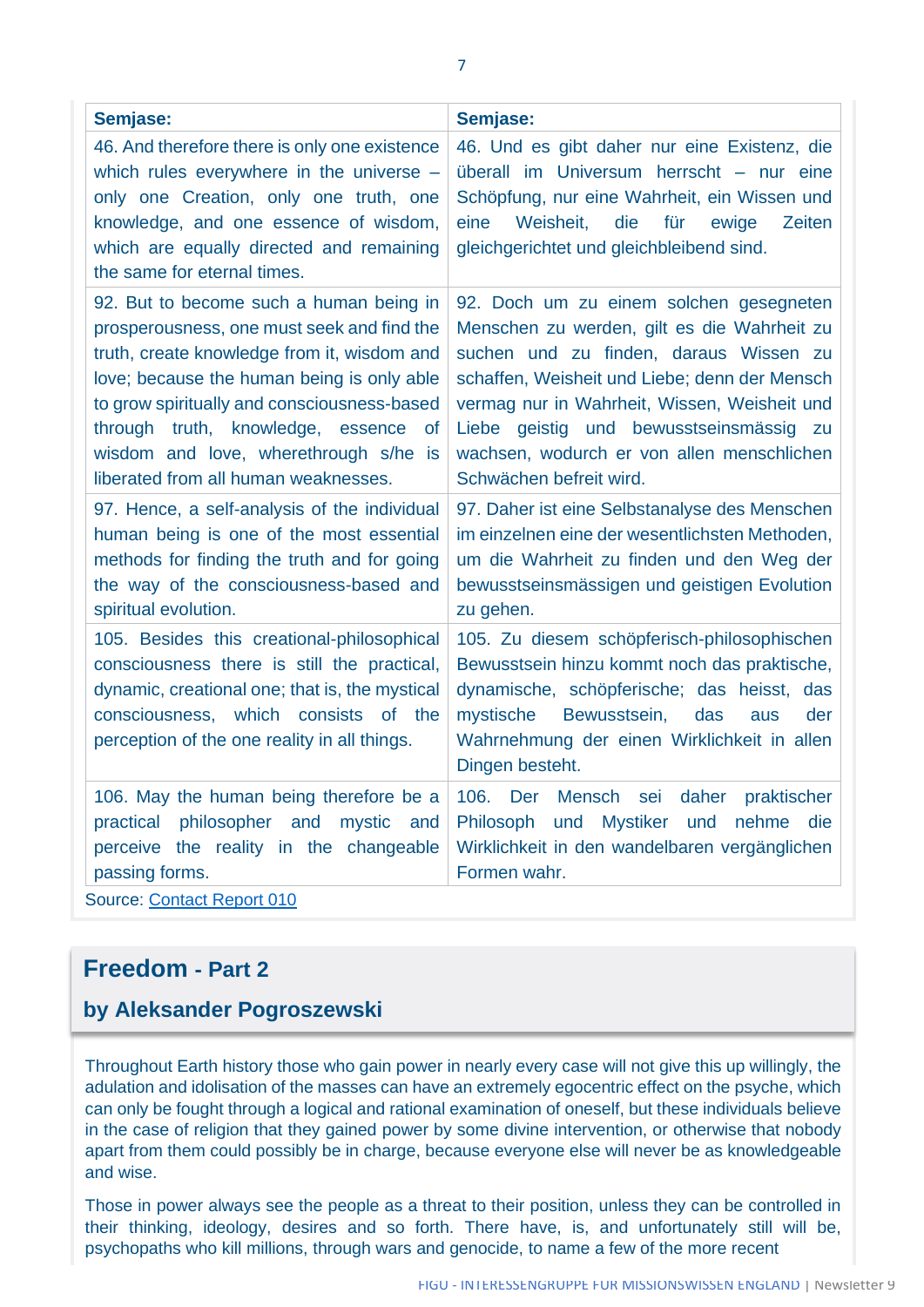megalomaniacs, Joseph Stalin, Adolf Hitler, Slobodan Milosevic, Saddam Hussein, Pol Pot etc... but throughout history there are those who have committed mass slaughter and Billy has stated (Billy Meier Questions and Answers video, They Fly Productions 2015) that in the last 10,000 years there have only been 250 years of peace.

But truly religion as a means of control has been the most effective in eliminating Earth humanity:

*(BEAM/Plejaren Contact Report (CR) 610)* 

*Here is only a brief excerpt from the 'murder balance' of the Catholic Church, which claims for itself the realization of Christian charity, but has exercised the exact opposite of it. The historian Karlheinz Deschner wrote in 1986: "After intensive preoccupation with the history of Christianity, in antiquity, the Middle Ages and modern times, including and especially in the 20th century, I do not know of any organization of the world which is at the same time so long, so continued and so terribly burdened with crimes as the Christian Church, especially the Roman Catholic Church" (in: 'Die insleidigte Kirche', Freiburg 1986, p. 42 ff.):*

*– Murder of people of other faiths in one's own country; Inquisition: for centuries; approx. one million dead. – Murder of people of other faiths in one's own country and abroad; murder of Jews; many millions dead.*

*– Murder of people of other faiths in other countries, especially Muslims; crusades: many millions dead.*

*– Murder of natives of conquered lands, e.g. Indians: approx. 100 million dead, the greatest genocide of all time.*

*– Murder of enemies of war and their families; countless wars inspired and blessed by the Church; many millions dead.*

*– Murder of disabled people; demanded, involved or tolerated, e.g. in the Third Reich; thousands of dead. – Murder of regime opponents of dictatorships with direct church involvement, e.g. in Argentina. – Murder of ethnic groups within a state with direct church participation; e.g. Serbs in Croatia in the 1940s or Tutsi in Rwanda in the 1990s.*

*– Murder of animals; devaluation as 'soulless' beings and release for slaughter; billions and trillions of deaths.*

#### Source:

#### [Contact Report 610](http://www.futureofmankind.co.uk/Billy_Meier/Contact_Report_610)

History is there for us to learn from and correct our mistakes, but at this point Earth humanity only seems to be slipping further into the abyss.

#### *(BEAM/Petale-level, Decalogue p.54)*

195. Human being of the Earth, you are not better and not worse than other life forms, yet however, much more misled than all known to us.

196. This, however, also only in the unvalues of your unreal and incomprehensible CULTlSH religions, which find no others like them in all levels or universes known to us.

#### Source:

#### [Decalogue Dodecalogue](https://shop.figu.org/b%C3%BCcher/decalogue-dodecalogue?language=en)

The Petale-level is the highest Pure Creation Energy level, before entering the Creation BEING itself, and have been in existence for 3, billion years, compared for the average Earth human existence of about 8, million years, and if you consider our Creation has 7 dimensions, each with a material universe, and in each of these there are unlimited different space-time configurations, all of which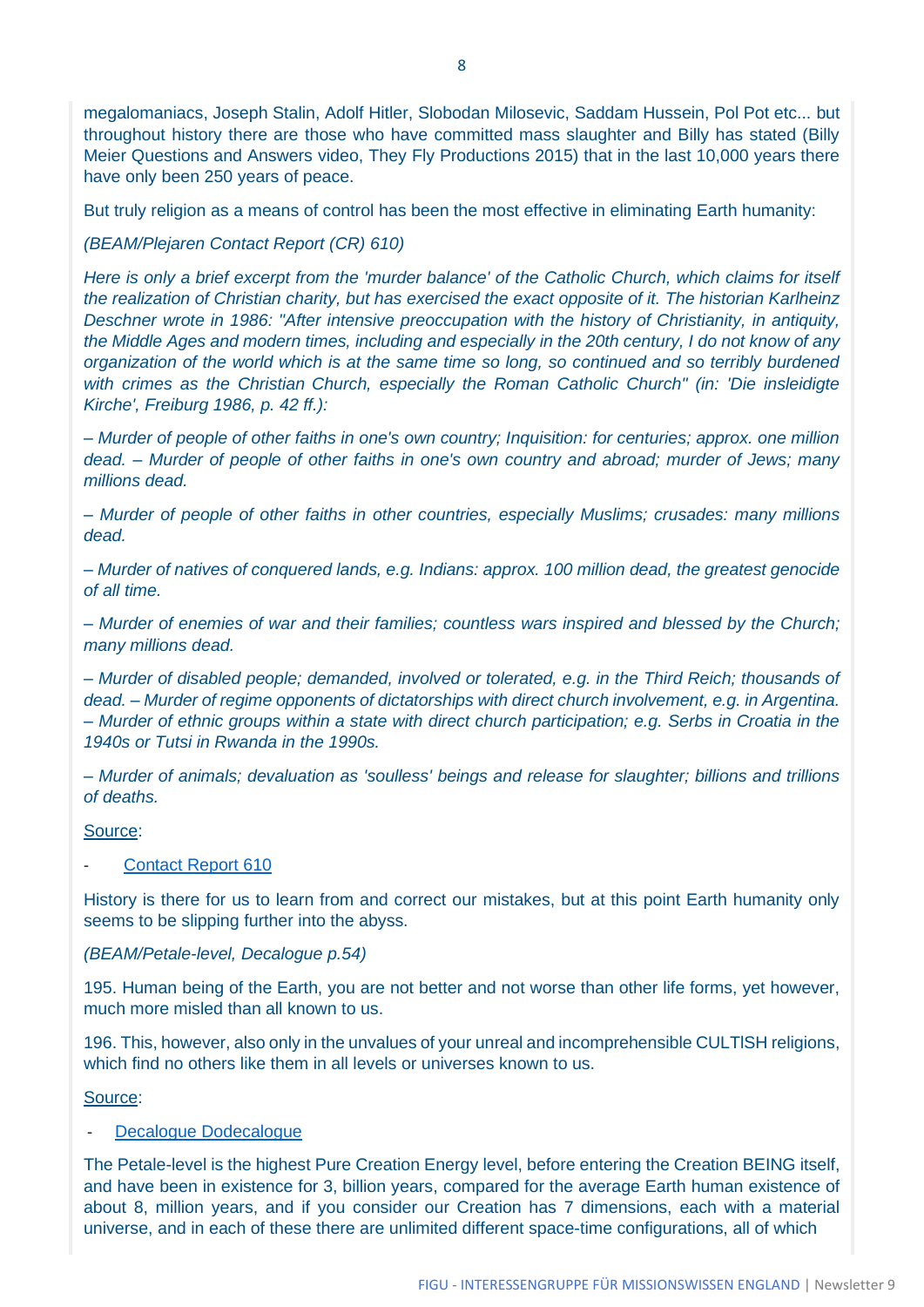have galaxies and solar systems which have or had planets capable of human existence, then you can see that we really have got things wrong!!!

But no religion or others who instigate the slaughter of human beings can accomplish any of these atrocities unless they have the support of others, who are willing to do their bidding and have lost their ability to freely think in a logical and rational way and who live their lives far from the Creational laws and recommendations.

So how do you get the people to do your bidding? You have to control the rhetoric and thereby the thought process. Throughout history those in power have used censorship and propaganda to govern the masses: (CR 498)

*Ptaah:*

*7. As you know, Alexandria's library was the largest with the most handwritten records at that time.*

*8. In fact, it housed around 800,000 very valuable scientific scrolls.*

*9. The scientific handwritings, however, fell victim to an unprecedented wave of destruction during antiquity.*

*10. Everything was destroyed in the 4th century by the delusion of the Christianity.*

*11. This, when the aim was to destroy everything that did not fit into the Christian belief.*

*12. These Christian belief-delusion-based destructions took not only place regarding the library of Alexandria in ancient Egypt, but also everywhere in Asia Minor, in the direct Roman Empire and in Greece etc., where as a whole all libraries were destroyed and burnt down.*

*13. In Rome alone there were about 30 public bibliothecas and a very large number of private libraries and collections of writings which fell victim to Christian delusion.*

14. That which altogether was completely destroyed in wide sections of Rome, Asia Minor and *Greece, and so forth, according to our annals, amounts to about 1,341,700 natural science scrolls.*

*15. Many of these hand-written texts described very valuable medical cognitions and techniques, besides actual technical inventions, which, if these records and plans had been preserved, would have led to the human beings of Earth conquering the outer space and settling on other planets already more than 200 years ago.*

*16. Furthermore, by the Christian destroyers 2,828,300 scrolls with political, literary and poetic written works were eliminated or stolen and incorporated into the new Christian Church.*

17. All the works of antique academics and masters thus disappeared from public knowledge and fell *into oblivion.*

*18. Everything disappeared as if it had never existed and just as if the Earth-humans no longer knew how to use their thoughts, no longer gained cognitions, and no longer made inventions.*

19. And all this only because the mighty of the new Christian Church let destroy, burn and eliminate *everything that could not be reconciled with their Christian belief-delusion.*

*20. Thus not only were all bibliothecas, collections and libraries of non-Christian culture radically made to disappear, but also all non-Christian temples, synagogues, houses of God and houses of prayer were declared blasphemous and were just as completely destroyed as all the valuable old handwritings with all the very important notes for the progress and the development of the Earthhumans.*

*21. The scrolls were not only berated as godless and blasphemous, but it was also forbidden under severe punishments to read the recorded texts.*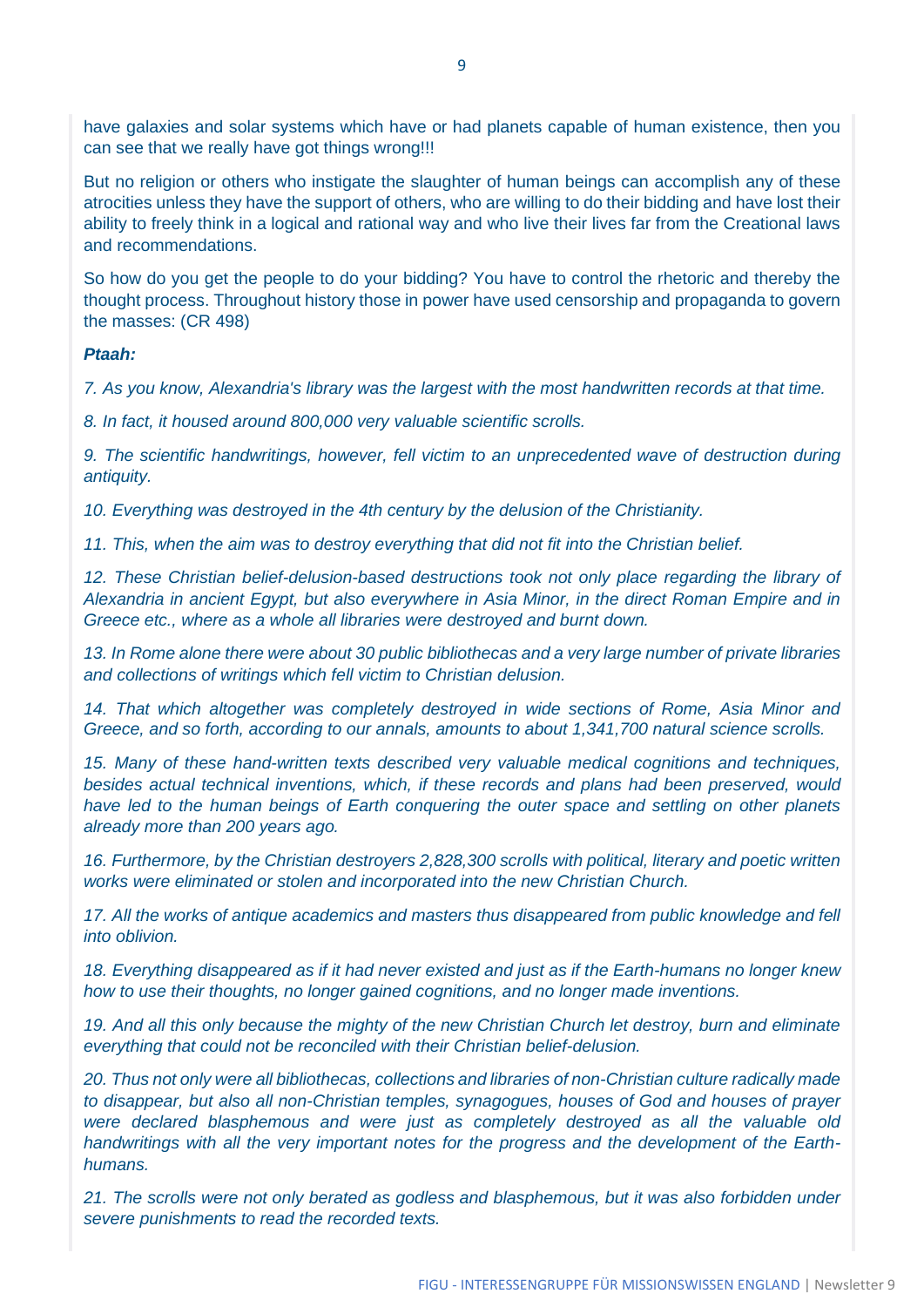22. Even the private homes were searched by the Christian henchmen, and if any scrolls were found *during the search, they were burned publicly, and their owners held to account in an evil way.*

*23. This also happened in the year 367 AD in Alexandria, when the local bishop Athanasius ordered such raids on houses, whereby bloody punishments were also carried out for non-Christian owners of writings, which partly also cost human lives.*

*24. In the year 391 A.D. in Alexandria even a deadly hunt against owners of non-Christian writings was brought into being, to which a larger number of human beings fell victim.*

*25. In the year 409 A.D. Emperor Constantine issued a decree by which mathematical scientists were also punished with the death of incineration if they did not themselves publicly burn their mathematical notes and they did not renounce mathematics.*

*26. Ultimately, only a few writings were preserved that were well hidden at the risk of the owners' lives.*

*27. It was not until the 15th century that they were rediscovered, and it was not even half a percent of what originally existed of what was destroyed by the Christian belief-delusion and belief-fanaticism.*

*28. But also the remaining writings suffered a defeat, because the Christian fanatics were of course still concerned about destroying the ancient, important knowledge they regarded as contrary to the Christian belief-delusion.*

#### Source:

#### [Contact Report 498](http://www.futureofmankind.co.uk/Billy_Meier/Contact_Report_498)

Due to the advent of technology, new ways of control and censorship have had to be taken by those in positions of power, which presented itself, via radio, moving pictures, tabloids and so on. This was especially perfected by Jospeh Goebbels the chief propagandist for the Nazi Party, and slowly but surely perfected and controlled today by the elitist, who own or influence nearly everything you see, hear or read through newspapers, magazines, films, television, social media the internet, education, politics and all and everything that can influence the thoughts of Earth humanity.

Why is it so important to control the human thinking? This is because each thought we have is sent out as an electro-magnetic swinging wave, these are not bound to any matter, but nonetheless include energies and unfold powers which can be of immense might.

#### (BEAM Goblet of Truth (GOT) p467)

*275) Consider, the swinging waves of your thoughts and feelings always impinge there, where they come upon equalities, therefore upon thoughts and feelings of the same or similar kind, in which case distance is of no significance, since the swinging waves are so fast that they hurry around the world in a fraction of a second and strike your fellow human beings at the farthest parts of Earth and bring about new effects in them.* 

*276) So it is given that negative or positive thoughts and feelings from you individuals, you humankind of Earth, can bring about good or evil in all the world, by striking individual people of your kind, small or large groups or even whole peoples who are aligned to your thoughts and feelings; thus they can then forcibly trigger deeds and actions that are completely different in their forms to your mental and feeling-based impulsations, and yet nonetheless find their origin therein.*

*277) Since your thoughts and feelings swing out into the world and somewhere strike any of your fellow human beings, so you carry co-responsibiIity for their actions, and indeed both in the negative and in the positive; it can also be that when carrying out deeds and actions, abominable things happen which you yourselves had never thought of, the origin of their coming about, however, still leads back to your own thoughts and feelings; truthly you are in constant connection with all your fellow human beings and their deeds and actions, whereas you yourselves are also struck by the returning effects*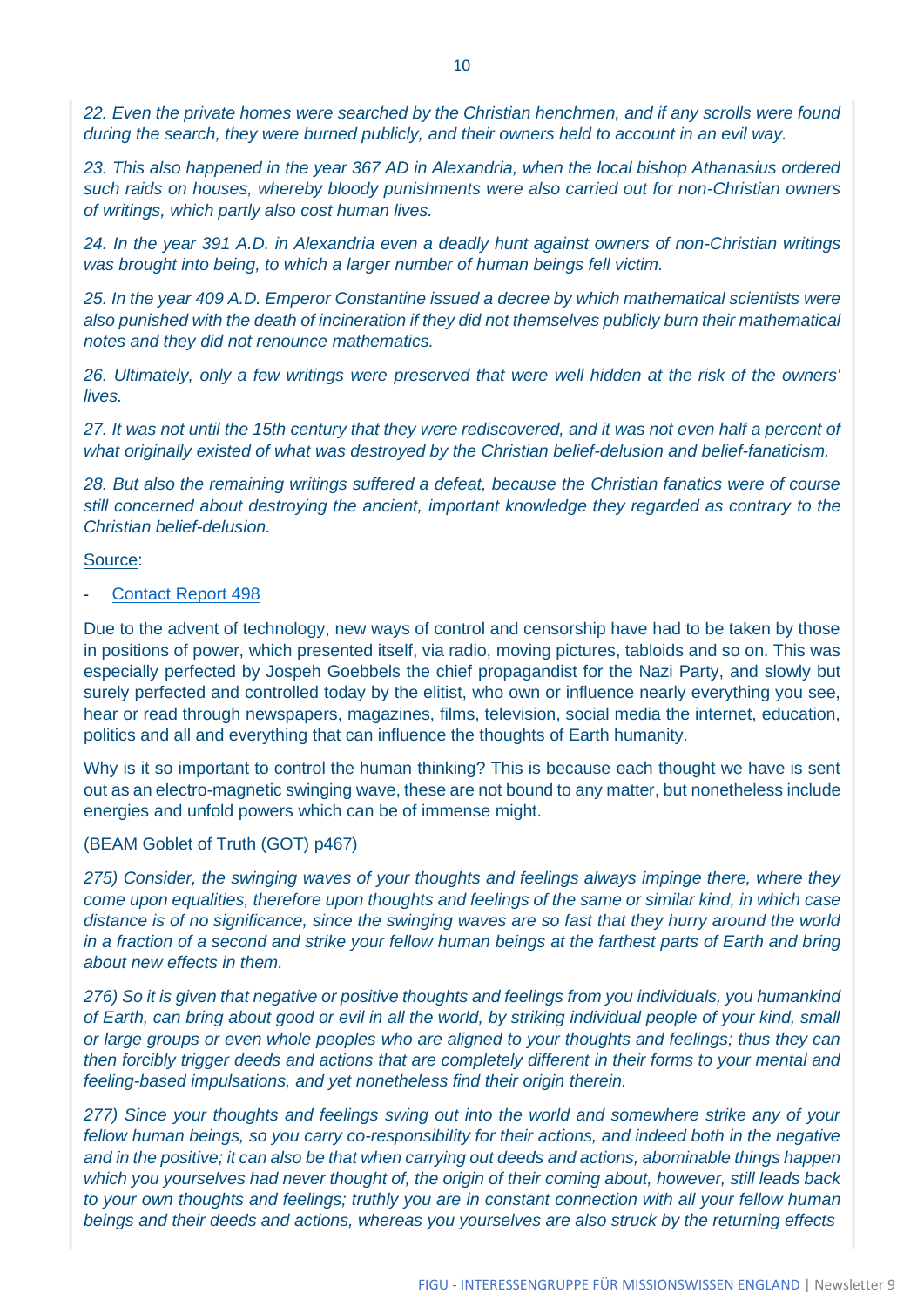*of the thoughts, feelings, deeds and actions, which burden your consciousness and through which a building up of going in a circle results.* 

Source:

#### [Goblet of the Truth / Kelch der Wahrheit](https://shop.figu.org/b%C3%BCcher/goblet-of-the-truth-kelch-der-wahrheit?language=en)

So, our thoughts influence us, the environment and all other human beings, by sending out electromagnetic waves in the form of an impulsation that can either be examined by your material consciousness in a rational and logical wise and thereby equalised, or can impact those fallible and susceptible Earth humans who have lost their freedom of thought, due to the fact that they have been coerced, brainwashed or proselytised by other human beings into a deluded belief in a religion, sect, false ideology or philosophy.

The material universe we are in came into existence through an idea of the Creation and is composed of Creation energy in coarse substantial form for us to begin our evolutionary process and slowly work our way towards a pure energy form, but because we cannot yet perceive the fine fluidal energy that pervades all and everything, we can easily be deceived into thinking that life is only about the material and what we can gain from it, something which has gotten seriously out of control for humans on Earth. If you consider the current thinking of Earth humanity it can easily be seen that money and material possessions have become a virtual obsession amongst the majority, everything we currently do is based around earning money so we can buy material goods, obviously we are in a material existence and therefore to be able to live and survive we need clothing, food, shelter etc… But we have taken this to an extreme and want to have possession of far more than is actually necessary, this comes about from corporations through advertising that influence all of us.

Just looking at the fashion industry alone, it is easy to see how many different styles have come about in recent years and the affect this has on the vast majority to conform with current trends, then it becomes apparent that other industries also play on our desires, simply brought about by adjusting our thinking to keep on purchasing. Corporations and those that run them only desire one thing, an increasing profit margin, they will do absolutely anything to achieve this and think nothing of exploiting other humans or destroying the environment and nature in the process.

We as humans have a profound influence on each other through our thinking and subsequent feelings, we have a need to fit in and find it difficult to stand out from the crowd, we like to show our success by trying to shine in front of others and have gotten into very negative ways of thinking through our greed, jealousy and numerous other uncontrollable desires, which lead us further from our evolutionary purpose.

#### *(GOT p.485)*

*36) Truly, and as you chase after your material things, you do not notice that your requirements and wishes increase continuously as you fulfil them, because you always demand more and are not satisfied with what you have; and your unsatisfaction does not know any end, because you strive for more and more and are thus never able to come to rest, through which you also find no time to turn to the search for the creational truth, to which you do not use even one thought and not one feeling, therefore you cannot awaken yourselves out of your wrong mode of life either.*

#### Source:

[Goblet of the Truth / Kelch der Wahrheit](https://shop.figu.org/b%C3%BCcher/goblet-of-the-truth-kelch-der-wahrheit?language=en)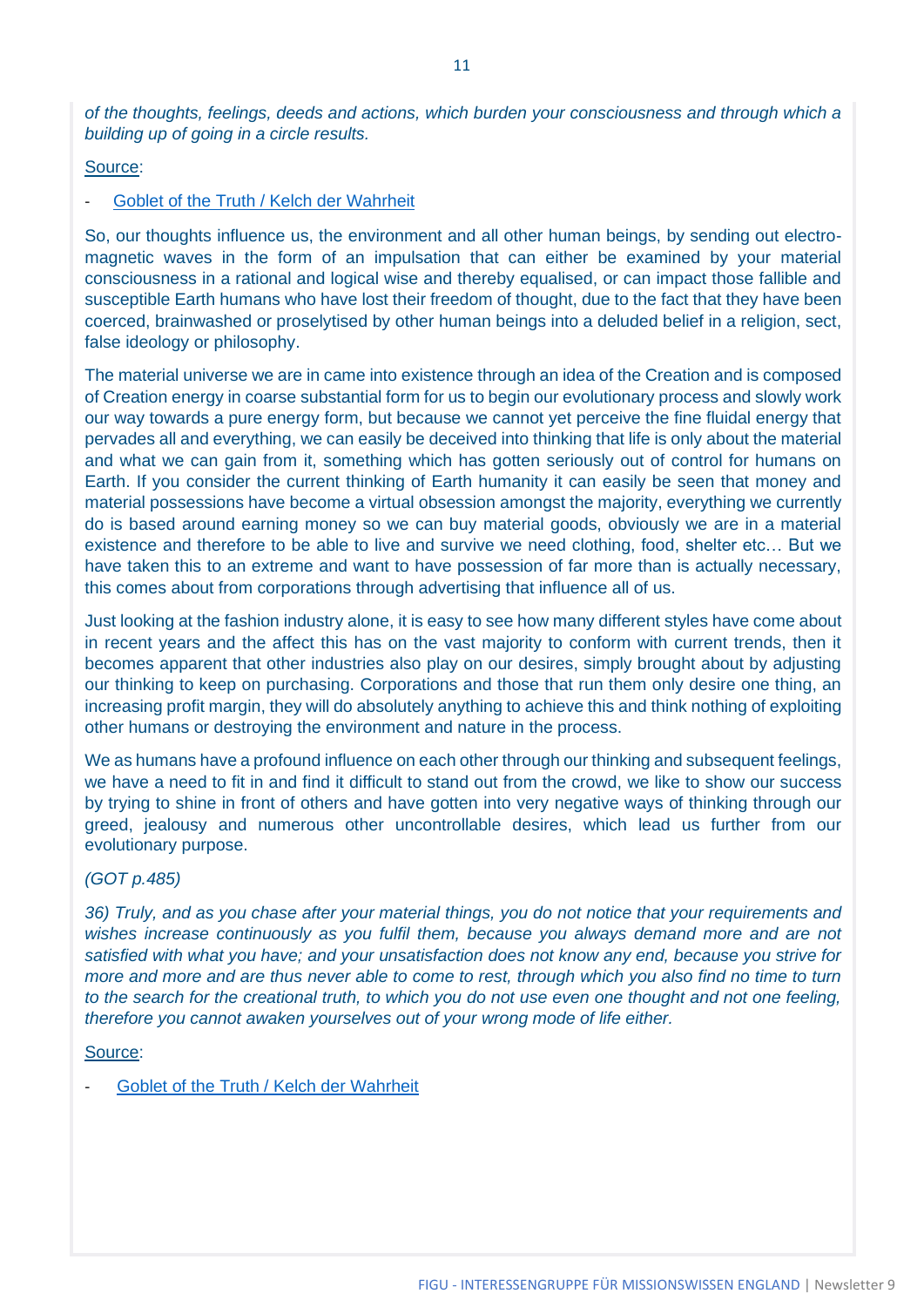## **The meaning of life and death**

### **by Jonathan Steven**

My young daughter is currently reading The Hitchhikers guide to the galaxy by Douglas Adams and is about to learn that the answer to the ultimate question of life, the universe and everything is 42. Back in the real world, the meaning of life and what happens to you when you die remains an enigma to many people. On Earth we have a myriad of religions that attempt to explain what happens next when our current life comes to an end. This can range from a reincarnation of the soul or a transportation to a heaven or a hell. Often, in today's western culture people find the issue of death so challenging that they refuse to face it and avoid talking or even thinking about it, preferring to allow their thoughts to become fully distracted and absorbed by the trappings of modern life. Whilst going to work to pay the rent or the mortgage and spending quality time bringing up a family are clearly important components of life, it does not do well to ignore the fact that at some point, sooner or later you will die. Despite the intellectual and emotional challenge it is surely of enormous importance to consider the enigma of death and with it the just-as-important associated meaning of life before your days run out.

Just over forty years ago, Billy Meier put forward an explanation concerning life after death and the meaning of life that was so radical repeated attempts were made on his life because this teaching pushed against the established thinking of the time – and it still does today. Billy's explanation is challenging for established religions because his teaching puts forward the concept that there is no heaven, no hell, and no reincarnation of the soul (or personality) but there is in actuality a reincarnation of an individual's spirit form.

Billy teaches that a human being's mind is made up of a number of components (otherwise known collectively as the overall consciousness block).Together these components allow you to control the mechanisms of your own body and allow you to make consequential decisions which guide your thinking and your actions to shape the direction of your life. Your mind and its associated personality, the essence of who you are, is integrated into the functioning of your brain in a physical (or coarse material) manner. However, your consciousness is also interlinked throughout your body by an energy (or fine material) field because the world in which we live is made up of both coarse matter and fine material energy.

Upon death, Billy teaches that your overall consciousness block separates from your body. With no energising consciousness, the body starts to decay and is then laid to rest in accordance with an individual family's customs and wishes. Having been separated from the physical body, the personality of the deceased human being dissolves and all the learnings and experience of the life just lived are processed. For Earth humans this is conducted within a pure energy sphere connected to and intrinsic to the planet Earth. The overall consciousness block then goes to work on building a new personality for the next incarnation of the human being. A new personality is essential as it will allow the human being to grow, develop and build upon those learnings experienced and acknowledged in the previous lifetime. When a foetus formed by two parents (which in most likelihood are completely unrelated to the family of the previous personality) reaches 21 days, the spirit form containing the renewed overall consciousness block merges with the foetus, empowers it and initiates a heartbeat. When the baby reaches full term a new human being with a new personality is born. However, that person has an unbroken spiritual lineage with their previous incarnation (and likely numerous ones before that). When we are born into a new life, we all have to go through childhood again, we have to learn to walk, talk, read, write, and form relationships as part of the building of a whole new life for ourselves. It may feel that we are leading our current lives for the first time. From one perspective this is true because each incarnated lifetime is distinct from all previous others as every incarnation hosts a unique personality. However, in every lifetime we are building on the learned experiences (successes and failures) of previous incarnations and our current lives will reflect the evolutive position from which we left our previous life.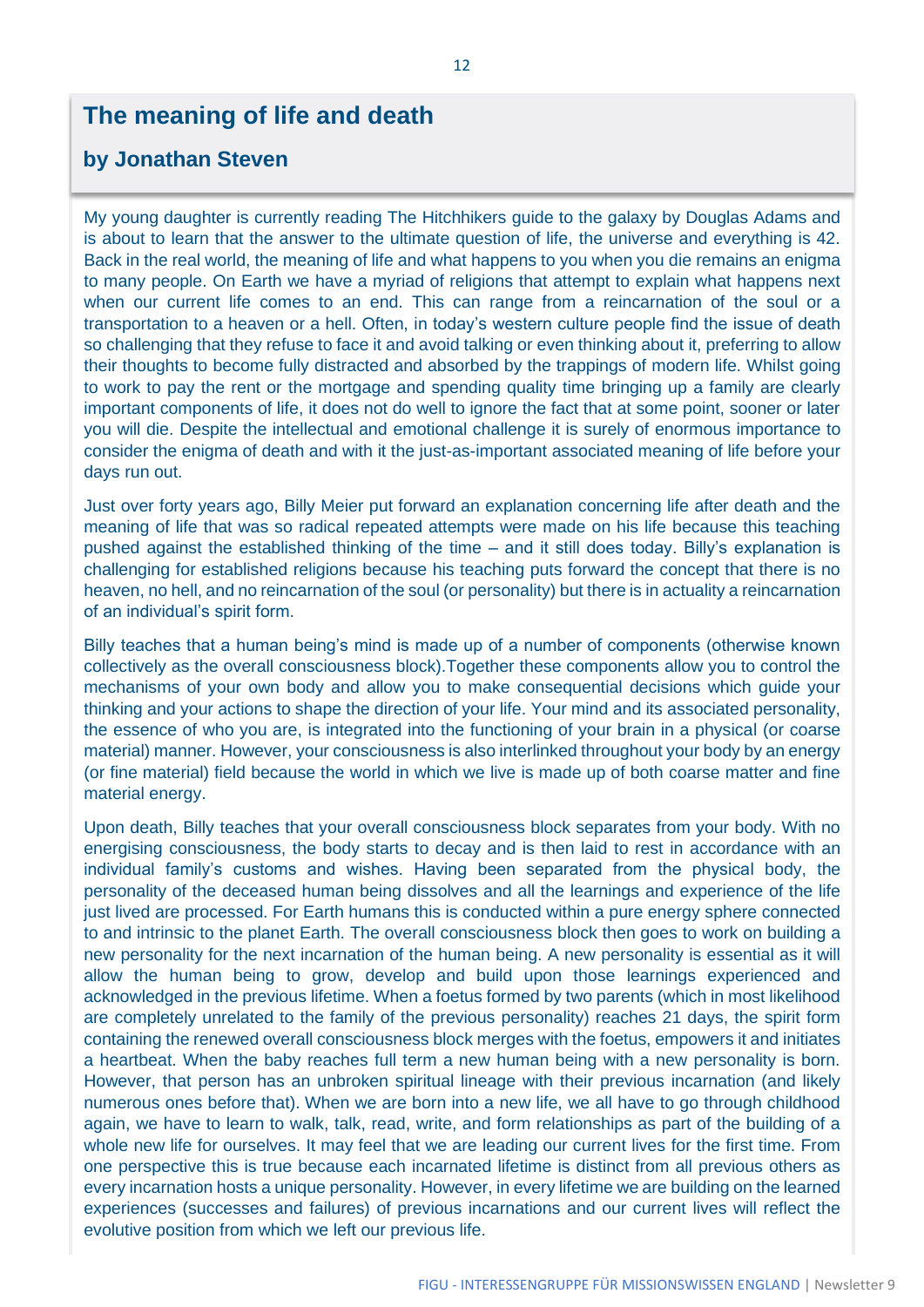Billy teaches that every human being has an immortal spirit form comprising an energy based overall consciousness block. The meaning of life is to utilise every incarnated lifetime to evolve by learning, growing, and enhancing your knowledge, wisdom, thoughts, feelings, and behaviour. For right now and for the foreseeable future our spirit forms are limited to ongoing incarnations in physical bodies, but in the future the possibility exists to transcend onto higher levels of pure energy-based consciousness – but that is still a very long way off for Earth humans at their current level of evolutive development.

For most people on Earth direct access to the knowledge and experience of previous lives is extremely limited.

This is because every person has a failsafe built into them which only allows direct access to the experiences of previous lifetimes when that person has the evolutive maturity to deal with them. For example, learning that you were murdered in a previous lifetime is likely to be tremendously distressing. In this type of scenario obviously a significant level of emotional control would be needed to process that information – hence the failsafe. Memories such as we have them of events in our current life do not usually pass from one lifetime to another. Information from previous lifetimes is stored and can be directly accessed from your own personal storage banks deep within your inner consciousness using meditative practices. In this instance the information is retrieved more along the lines of data from a computer hard drive. However, more commonly in today's society, evolutive impulses based upon previous lives are fed subconsciously into an individual's conscious thought without that individual being aware as to their exact nature.

Billy's teaching of what happens when you die and the meaning of life has undoubtedly been a "hard sell" in the light of what is still widely accepted teaching by Earth's major religions.

Facing up to no heaven, no hell, and no reincarnation of your personality (it will be you living in the future, but as a newly formed unique individual) will undoubtedly be a challenge for many people across current and future generations. However, this teaching has the potential for profound social change in our society. When there is widespread realisation that the legacy of peoples' lives isn't just limited to that of their own children, but to themselves personally because they will be returning to live in whatever state they leave the planet behind in, the focus as to the way and how we are living will adjust dramatically.

## **To truth seekers and cruel critics**

### **by Gregory Cherifi**

To the few seekers of truth, the receivers of knowledge, and the keepers of wisdom, peace, true love, freedom and harmony: My new endeavour is to reunite with you through the refined energy and purpose that will lead us into togetherness and connectedness with each other.

To the many unmerciful and cruel critics: do not be so quick to reject of what needs to be explained and spread, for it is high time you shall know that amidst the loud noise and clutter of crowded cities there are also quiet voices ready to offer a second hand to support both truth and true humanity.

Therefore, let no feelings of hostility germinate and harden within you as you read the following; for the very first hand that has tried to reach you seven times since the beginning of ancient times comes from the Love that overcomes all that is to come and has gone before you, the humanity of Earth, and its highest values and virtues are reflected in the splendour of natural freedom and harmonious beauty as they take root and blossom through the branches of the tree of true life and eternal peace.